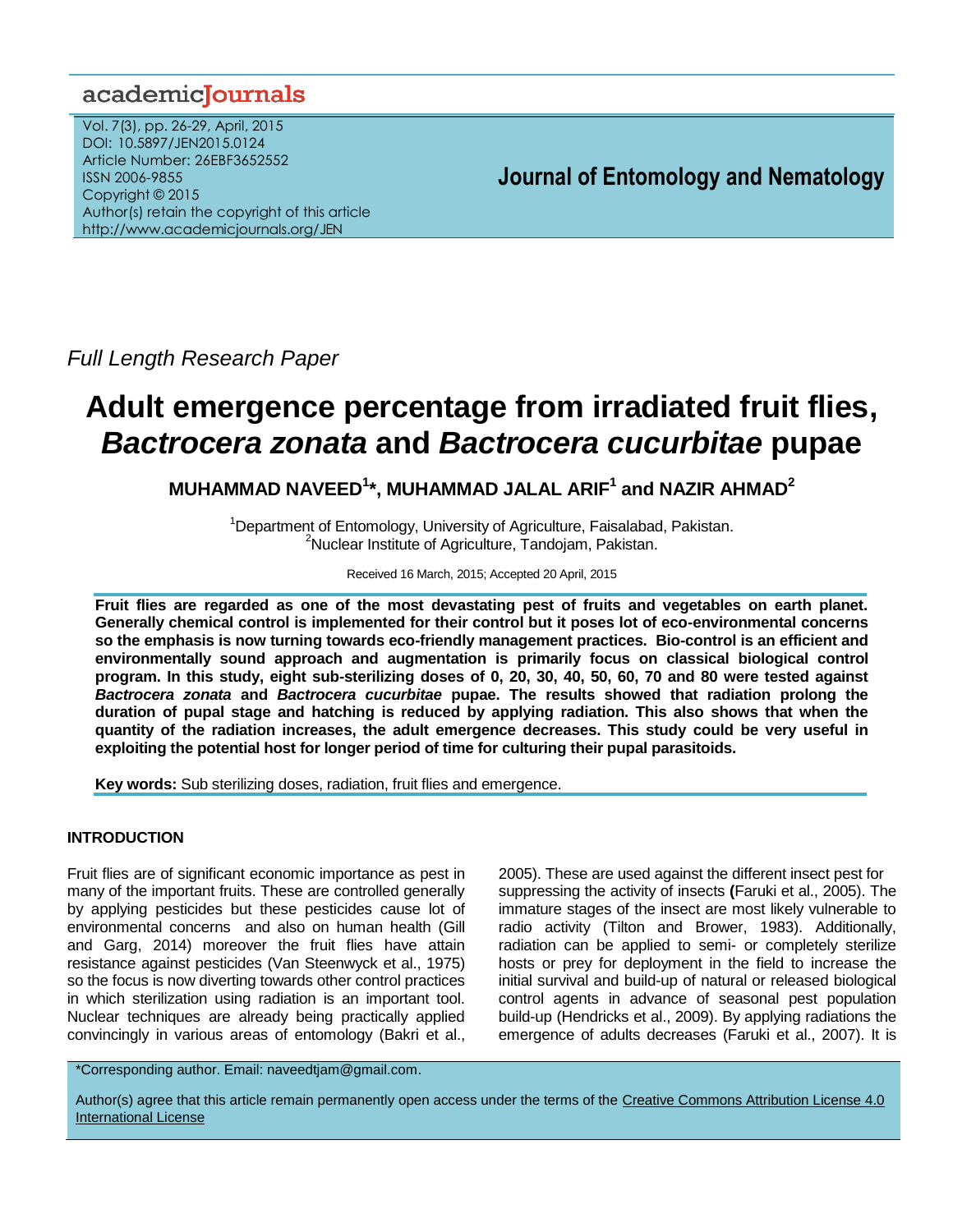also reported that emergence of black cutworm at different radiation doses applied on egg stage decreases the hatching and induced sterility in adults, more over it prolong the larval and pupal stage of the insect (Salem et al., 2014). The objective of current is to evaluate the emergence of adult fruit flies by irradiating the pupae at different doses.

#### **MATERIALS AND METHODS**

#### **Adult emergence percentage of** *B. zonata* **and** *B. cucurbitae* **from the one day old pupae irradiated at different doses**

The experiment was conducted at fruit flies rearing laboratory, Nuclear Institute of Agriculture (NIA), Tandojam, Pakistan. The pupae of two fruit fly species, *Bactrocera zonata* and *B. cucurbitae* were obtained from their respective colonies being maintained in NIA at temperature 27±2 and relative humidity about 40-45% for the last several years. Then these pupae were radiated from Nuclear Institute of Medicine and Radiopathy (NIMRA) Jamshoro which is about 60 km from NIA by using gamma radiation source of Atomic Energy of Canada Limited Co-60 Ottawa, Ontario, Canada having Model GWXJ80 with dose rate of 1.20 Gy per minute. Radiations were applied at different doses ranging from 20 to 80 Gy to one day old pupae to check the emergence of fruit flies adults. The pupae irradiated at different doses and of two different species are kept in petri dishes separately then calculate the emerged adults from the pupae, meanwhile the unemerged and half emerged pupae are also calculated. Data analyzed statistically using variance followed by DMRT test by using statistical software statistix 8.1.

#### **RESULTS**

# **Adult emergence percentage of** *B. zonata* **and** *B. cucurbitae* **from the one day old pupae irradiated at different doses**

The emergence of the fruit flies, *B. zonata* and *B. cucurbitae* was affected significantly with increase in radiation doses applied (Table 1). The emergence percentage of *B. zonata and B. cucurbitae* was at its peak 83.25 and 87.50, respectively when no dose of radiation was applied to the pupae. Among different radiation doses, the treatment of 20 Gy resulted in highest emergence percentage, 78% of *B. zonata* and 84.50% of *B. cucurbitae*. The emergence percentage decreased gradually with the increase in radiation doses and with the subsequent doses of 30, 40, 50, 60 and 70 Gy the emergence percentage of *B. zonata* was 76.26, 72.50, 68.75, 63.75 and 60.0% while that of *B. cucurbitae* was 80.25, 76.25, 73.25, 69.0 and 62.25%, respectively. This decreasing trend in the emergence of both the fruit fly species is clearly visible in the bar series of Figures 1 and 2. Significantly the least number of adults of both species of the fruit flies (53.75 and 57, respectively) were emerged when 80 Gy radiation dose was applied to the host pupae. The present studies reflected that emergence of fruit flies is negatively correlated with the radiation doses and higher doses of

**Table 1.** Adult emergence percentage of *B. zonata* and *B. cucurbitae*  from the one day old pupae irradiated at different doses.

| <b>Irradiation</b> | <b>Emergence percentage</b> |                            |
|--------------------|-----------------------------|----------------------------|
| dose (Gy)          | <b>B.</b> zonata            | <b>B.</b> cucurbitae       |
| 0                  | $83.25^a \pm 1.93$          | $87.50^a \pm 1.71$         |
| 20                 | $78.00^b \pm 0.91$          | $84.50^{b} \pm 0.65$       |
| 30                 | $76.26^{b} \pm 1.38$        | $80.25^{\circ} \pm 0.65$   |
| 40                 | $72.50^{\circ} \pm 0.65$    | $76.25^d \pm 1.32$         |
| 50                 | $68.75^{\text{d}} \pm 0.63$ | $73.25^e \pm 0.85$         |
| 60                 | $63.75^e \pm 0.85$          | $69.00^{\dagger} \pm 0.82$ |
| 70                 | $60.00^{\dagger} \pm 0.91$  | $62.25^9 \pm 0.85$         |
| 80                 | $53.75^9 \pm 1.11$          | $57.00^h \pm 1.08$         |
| LSD values         | 3.013                       | 2.997                      |

Means followed by different letters into the same column indicate a significant difference. Data was analyzed through analysis of variance followed by DMRT (P=0.05).

irradiation applied to the pupae resulted in lower emergence percentage of the fruit fly adults. The radiation effect was comparatively higher on *B. zonata* pupae as compared to the *B. cucurbitae* as the emergence of the *B. cucurbitae* was relatively higher at all the radiation doses tested including the un-treated control (Figure 3). The results indicated a gradual decrease in the fruit fly adult emergence with the increase in the radiation doses applied.

#### **DISCUSSION**

These studies indicated a wide range of tolerances in the usage of irradiation for rearing of the fruit fly pupal parasitoids. However, the emergence of the adult fruit flies decreased with the increasing doses of radiation. Similar results were reported by Lo´ pez-Martı´nez and Hahn (2014). This may be very useful in reducing the chance of releasing the fertile fruit flies in the target areas that may have been left un-parasitized in the parasitoid rearing colony. The emergence of the adult fruit flies from the *B. cucurbitae* was comparatively higher than the *B. zonata*  that may be due to the size of the pupae. As the effects of the radiation appears interrelated to the size of the pupae and the pupal size of the *B. cucurbitae* is bigger than *B. zonata* which resulted comparatively higher number of *B. cucurbitae* adult emergence at same radiation doses than B. *zonata*. Similar finding was observed by Bustos et al., (1992). Their studies provided significant support for irradiation of hosts before exposing to the parasitoids. The emergence of the parasitoids from the irradiated fruit fly pupae clearly demonstrated that the use of irradiated pupae (host) does not depict any negative effect on parasitoids. A number of studies conducted in Mexico have demonstrated a very high efficiency of the parasitoids cultured on irradiated hosts (Montoya et al., 2000).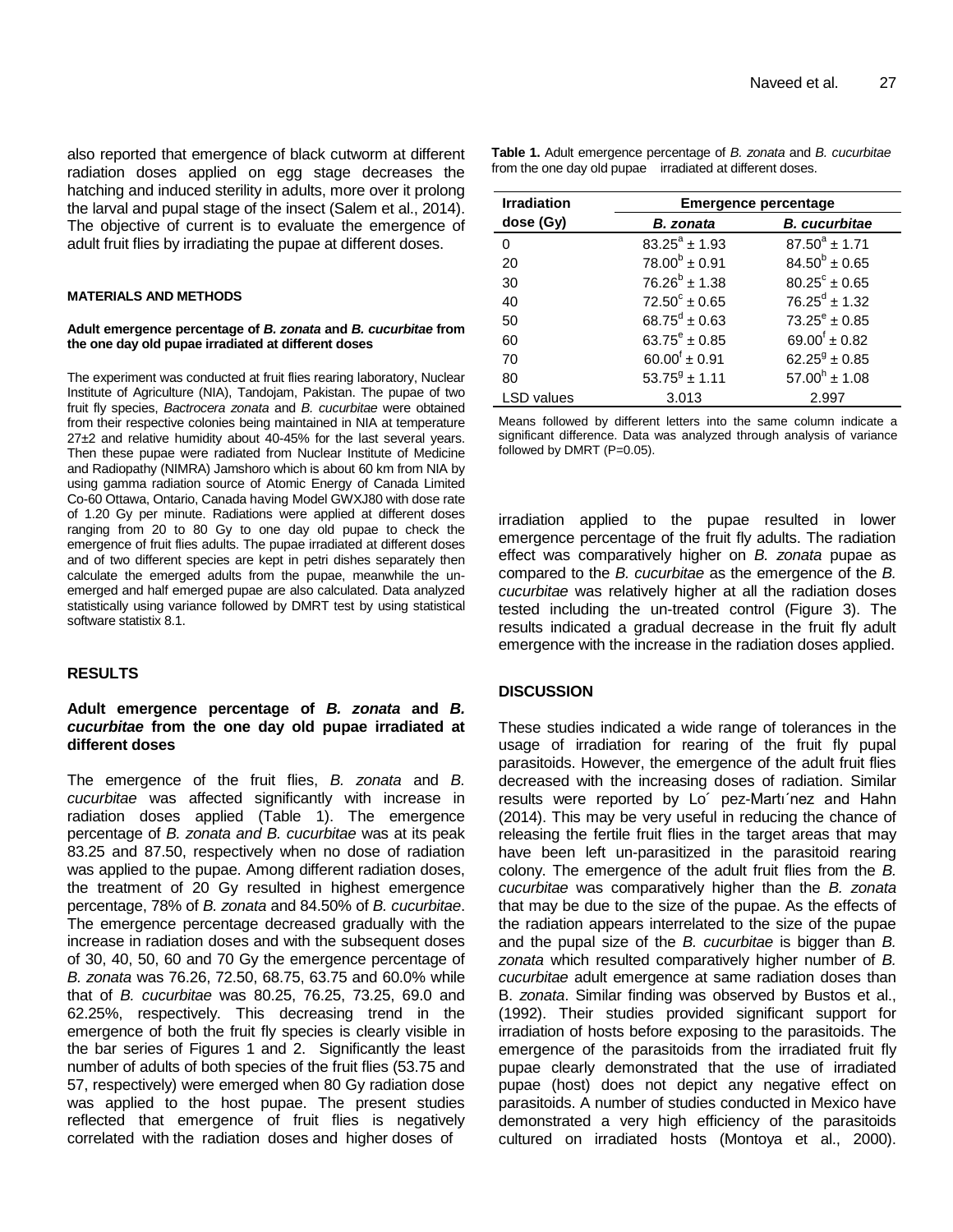

**Figure 1.** Emergence percentage of *B. zonata* from one day old pupae irradiated at different doses.



**Figure 2.** Emergence percentage of *B. cucurbitae* from one day old pupae irradiated at different doses.

Moreover the present studies showed higher parasitism on irradiated pupae at the dose of 40 to 50 Gy in comparison to the un-irradiated pupae.

# **Conclusion**

Radiations significantly decrease the emergence of the